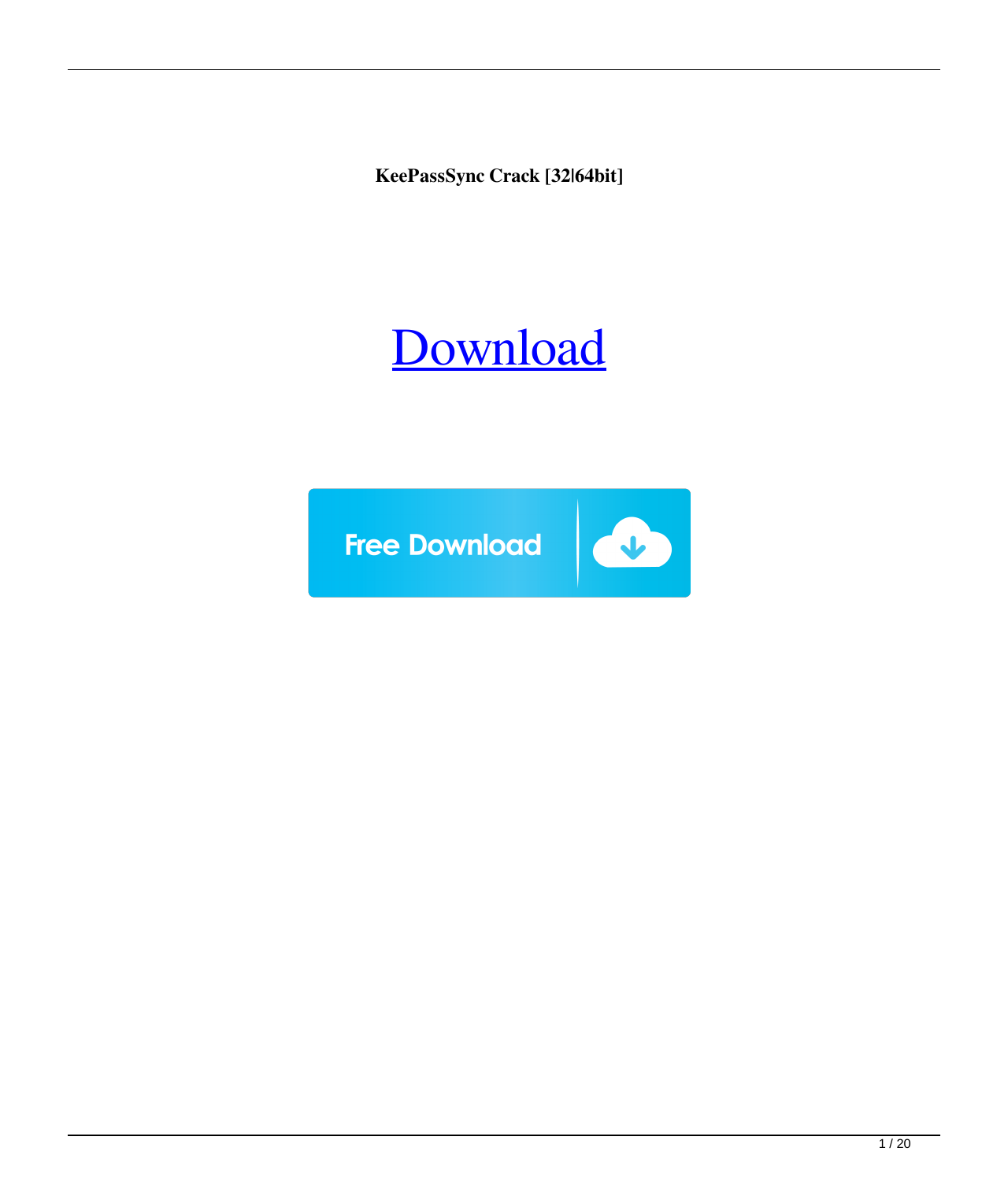Note: in v2.x KeePassSync 2022 Crack will be deprecated, as the current version of KeePass Sync is complete, so you should switch to that KeePassSync Cracked 2022 Latest Version wiki on GitHub: Features Syncs with Google Drive, Dropbox, OneDrive, Box, OwnCloud, Bittorrent Sync, BitCasa and ServerSync. Supports Windows, Mac and Linux. Supports a range of network drives. Supports Dropbox and Google Drive authentication. See also KeePass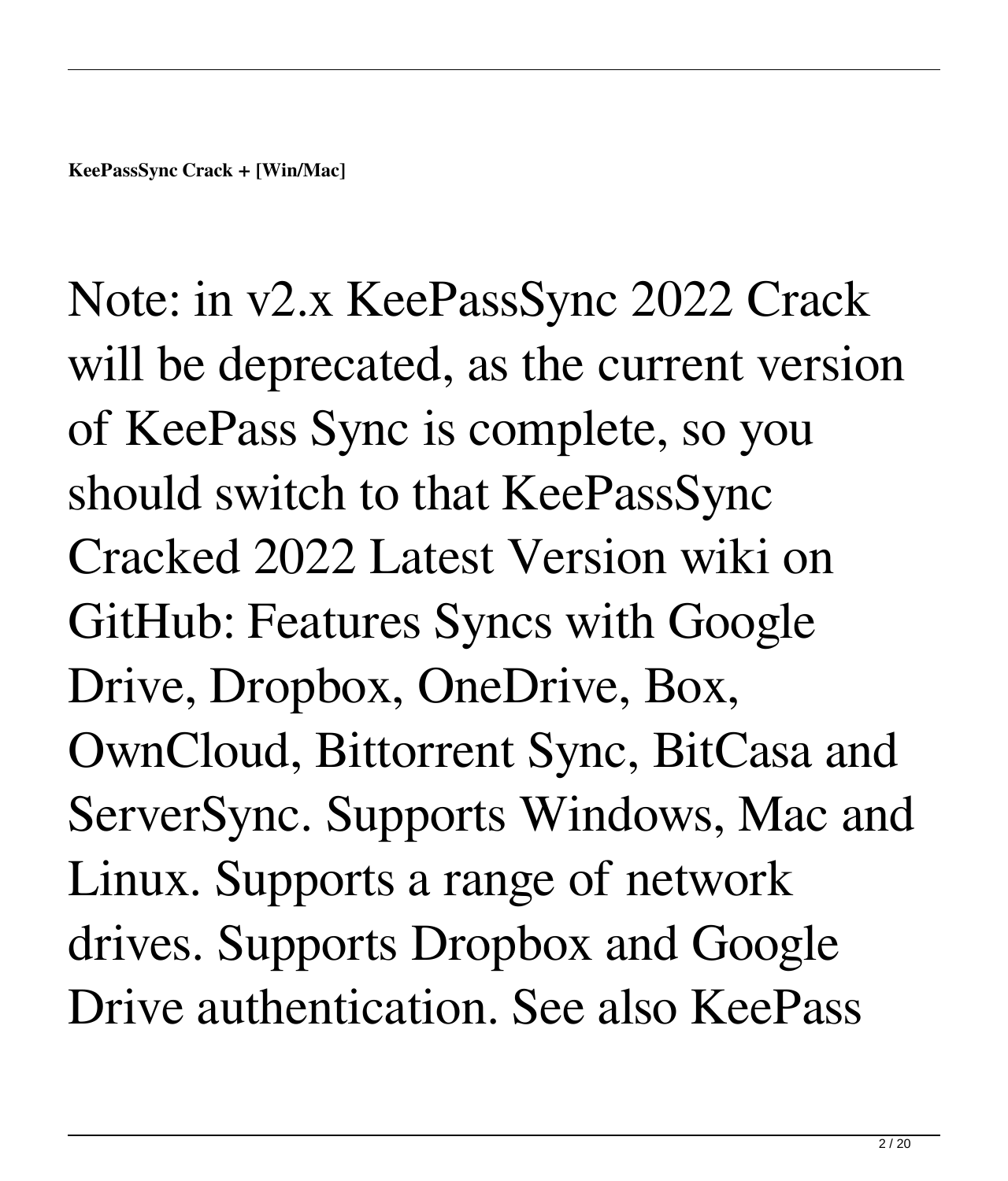KeePass 2.x KeePass 1.x KeePassX Password Manager (software) External links KeePassSync Crack Mac Wiki Category:KeePassToday we reveal the first look at Big Finish's 2013 Doctor Who release: The Daleks! First, to whet your appetite a little bit, you can watch a clip from the story: The Daleks is the second story in the new range and sees the return of returning star Peter Davison to the role of Doctor Who. It also features two of Big Finish's most loved characters – Sylvester McCoy as the Doctor's friend and companion, Sylvester McCoy again –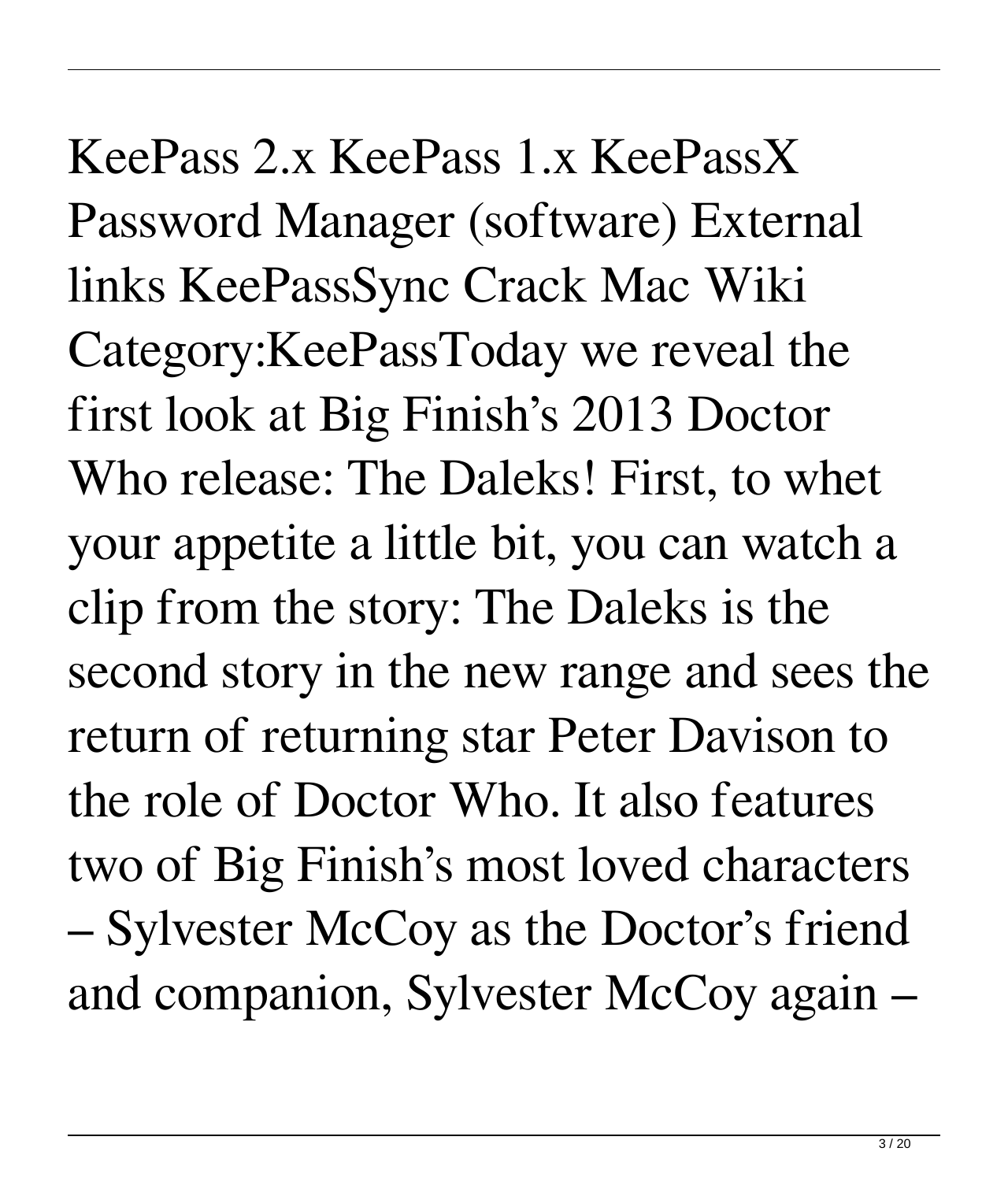and the feline terror, The Cybermen. It's available to pre-order from September 8th and you can read the full description of the new adventure here. Doctor Who: The Daleks contains the following episodes: THE DALEK – Part 1 of 4 Won't be too long now, won't be too long now. There's the song on the radio… it's a catchy little tune isn't it, that "The Daleks" song. Time for our drugs… and now the pain… Now that we're in Dalek space, we should see a bit more of the Daleks… We're all in Dalek space, there's nothing to do... UNDO – Part 2 of 4 We're only really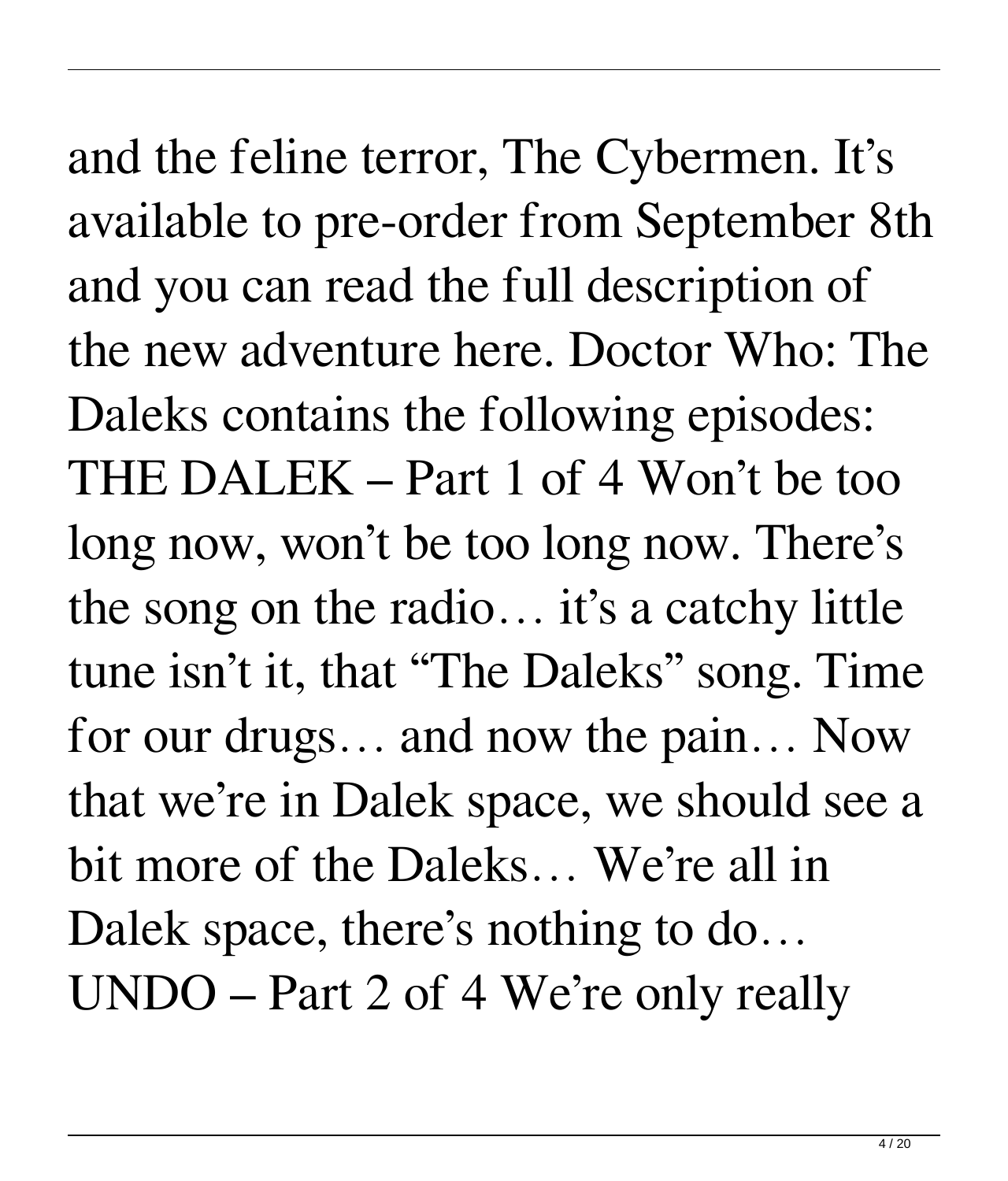killing time, the only reason we haven't left yet, is because there's no signal… We're so busy, we're so busy, on top of the roundabout, but we're not moving, we<sup>�</sup>

**KeePassSync**

KeePassSync Full Crack makes it easy to sync your database across multiple computers or mobile devices. It supports Dropbox, Google Drive, OneDrive, SugarSync, iCloud, Windows Azure, Amazon S3 and FTP. KeePass is a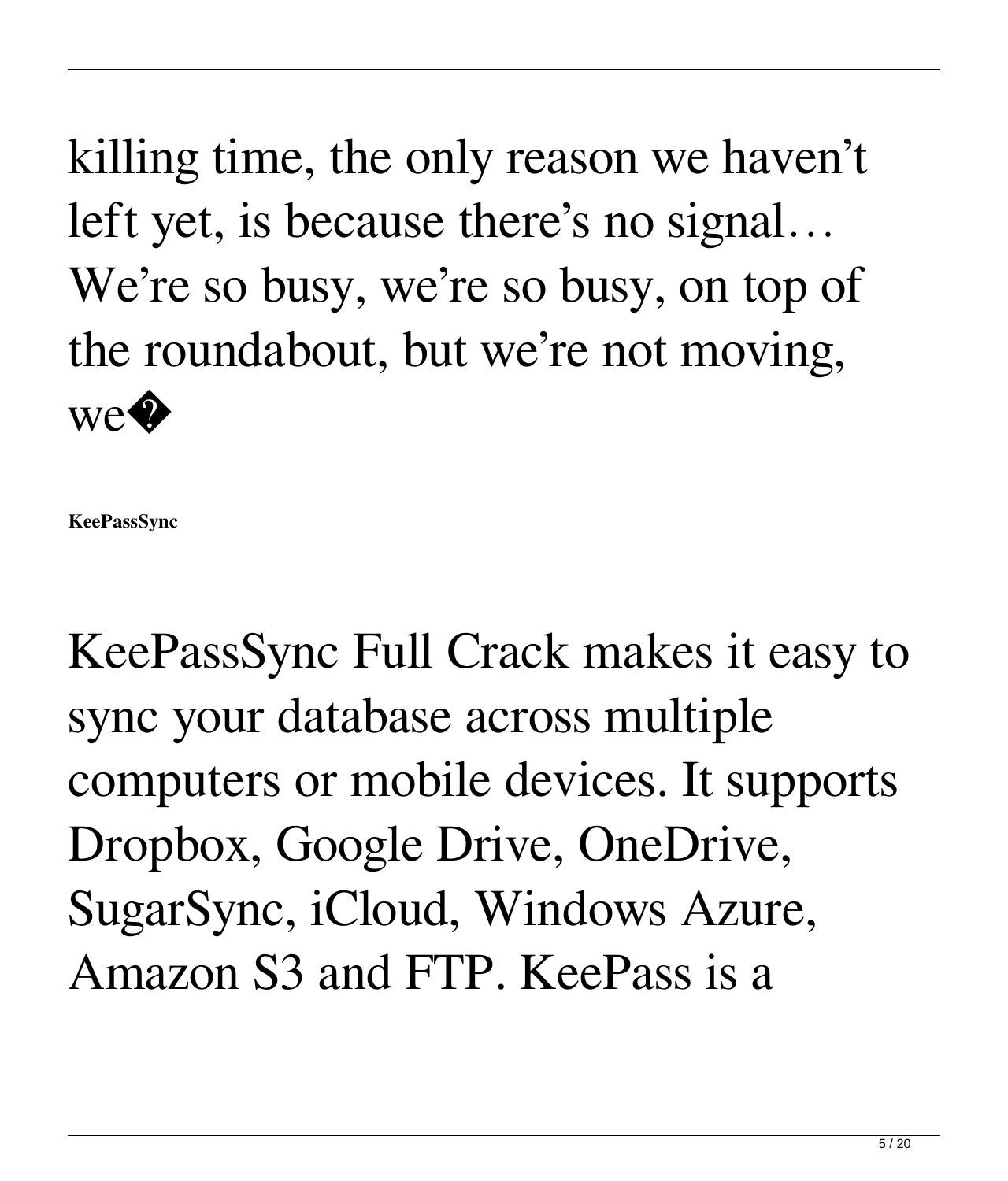password manager that includes a sync feature. If your personal goal is to keep all the information of your data in sync on all the devices you have, you should look at KeePassSync. Disclaimer: I haven't tested KeePassSync. A: My approach is to use the tupacloud API to sync my data to a remote server using the cloud. On one computer, install the tupacloud application and create a profile. On the other computers, you can add their gmail addresses as contacts and share that profile. Then everytime you create/update/delete a record, you can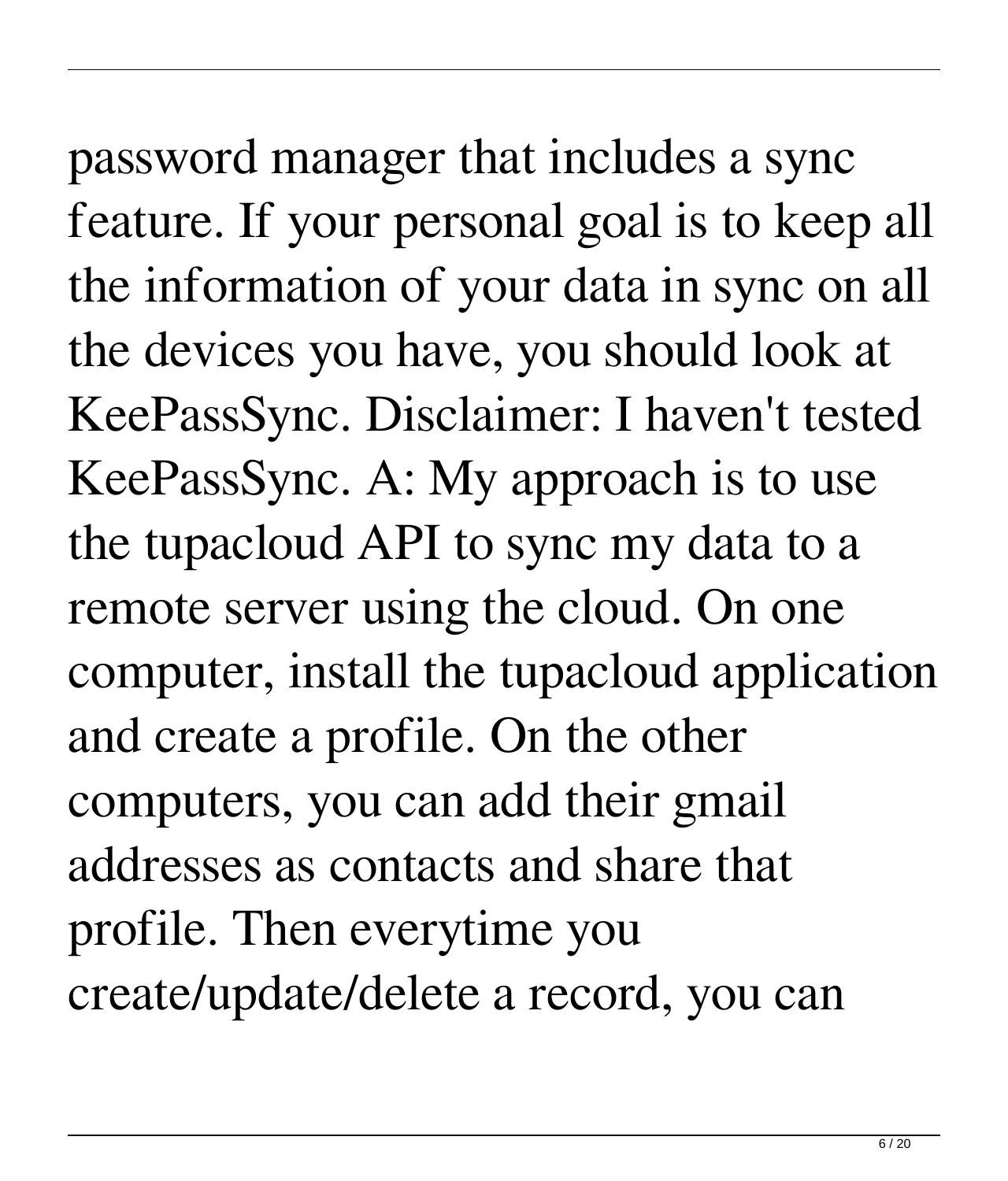push it to the remote server. The benefit is that you don't need an online service, the tupacloud API will handle all that. I found out about tupacloud thanks to this answer: A: KeePass comes with a built-in feature for synchronizing your password database across multiple computers or mobile devices. Once you have KeePass installed, select File->Database and then select Synchronize. The database will be automatically synchronized with the cloud service of your choice. The girl who has brought the robot to life and guided it into its first on-screen action has shared her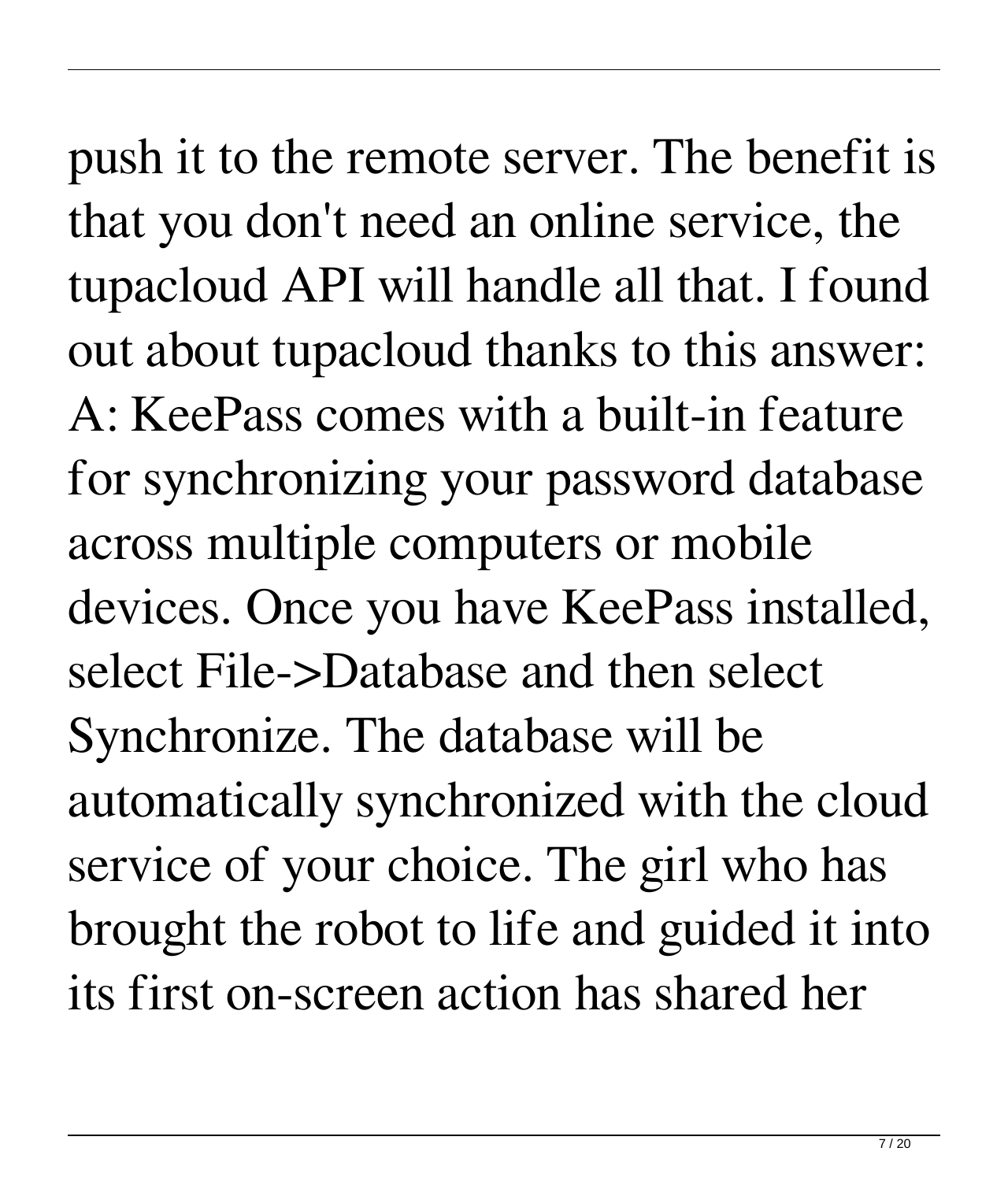inspirational story on a new website aimed at promoting AI. Chen Xiaohui, a student at Beijing Forestry University, was 11 when she wrote an article for Beijing Youth Daily about 'Jade Wanderer', a robot she built with her father. While the 'robot' was limited in its abilities and it took a few years for it to progress, it never gave up its dream of playing real tennis matches. Now a 14-year-old, Chen Xiaohui has announced she has set up the website 'ROBOT' to promote the future of artificial intelligence. "It is a place that shares the stories of AI and the real-world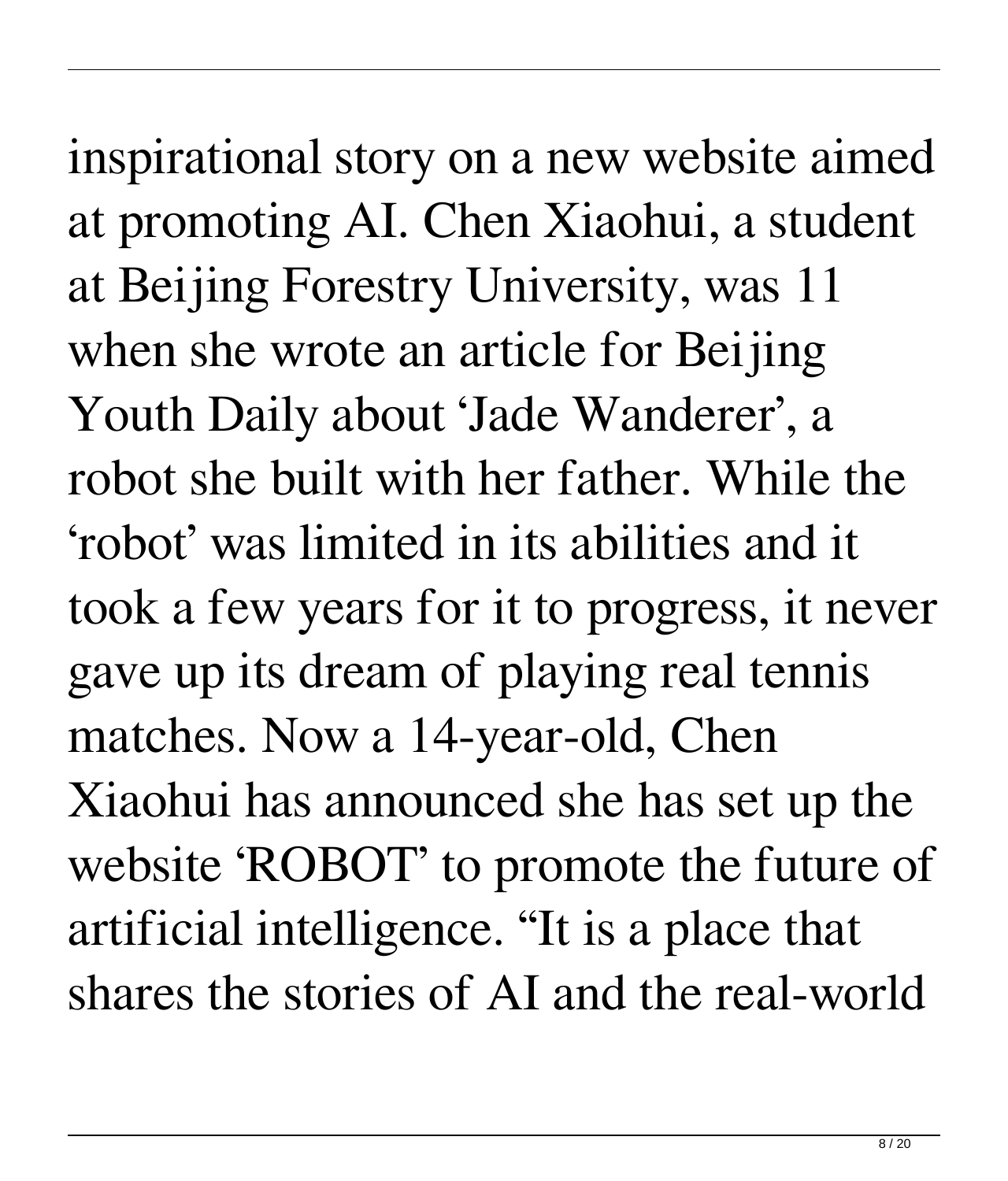AI to the people," Chen Xiaohui told the Daily Mail. "We use the website to share our dream with people." 77a5ca646e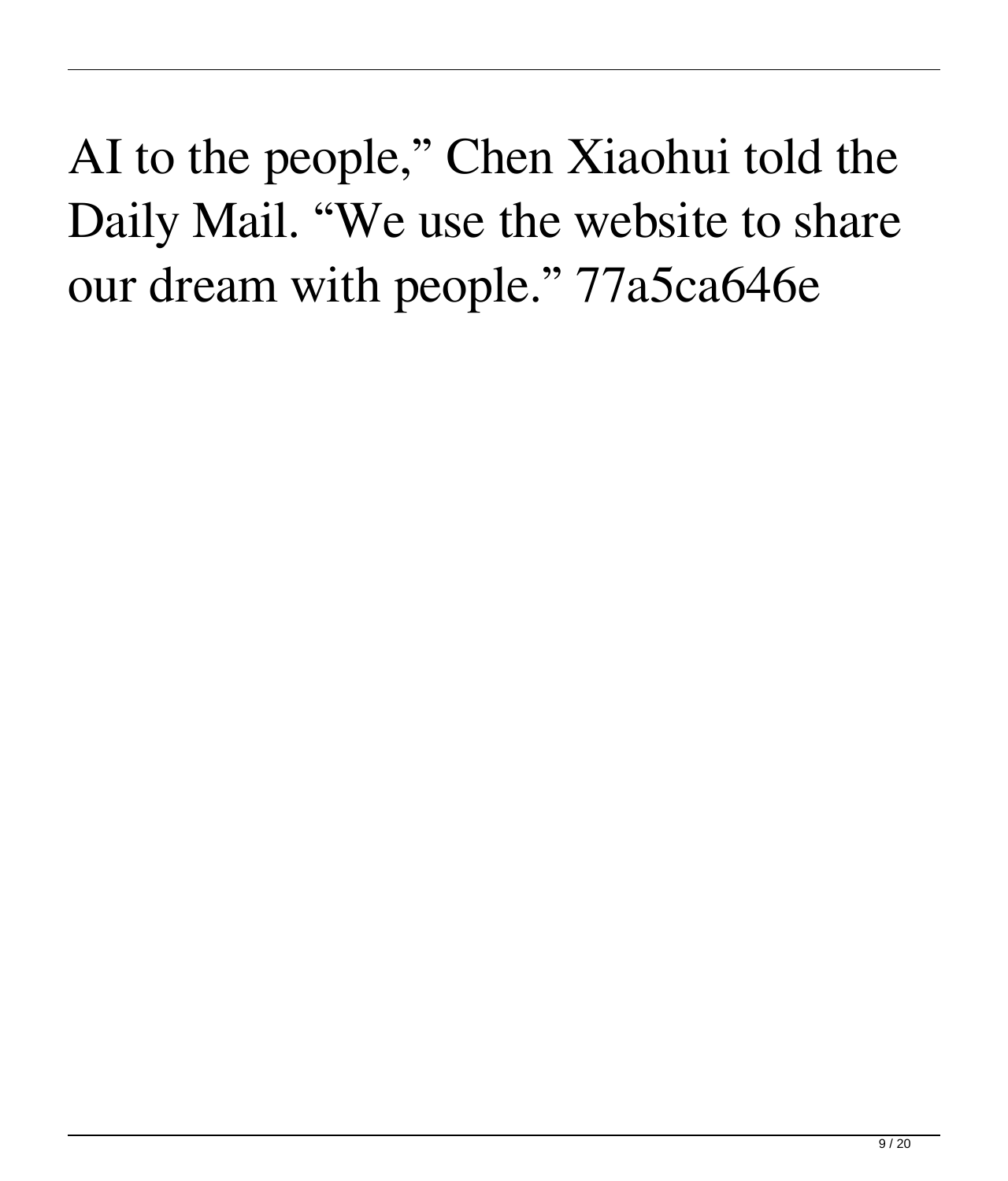KeePassSync lets you synchronize the content of your KeePass database to one or more online storage services (e.g. Amazon S3, Dropbox, Google Drive, Microsoft OneDrive, and others). KeePassSync allows you to synchronize to one or more online storage services at once. This feature is not the default in KeePassSync. You can enable this feature by going to Plugins  $\rightarrow$  KeePassSync  $\rightarrow$ Options and checking "Enable synchronization with online storage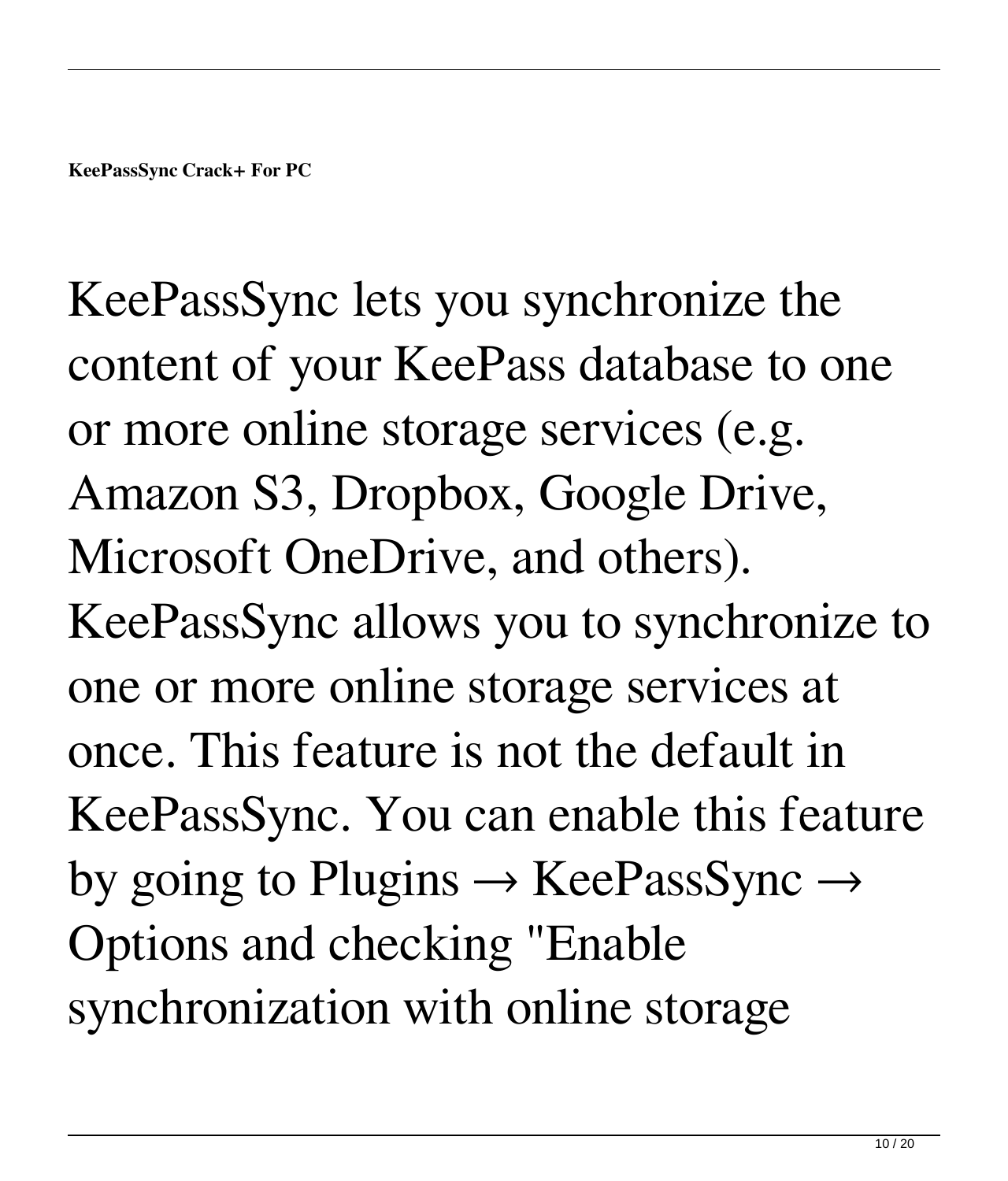services". == Synchronization with One online Storage Service == KeePassSync supports synchronization with one online storage service. This section describes the options and features available when synchronizing with one online storage service. == Options You can access these options by going to Plugins  $\rightarrow$  $KeePassSync \rightarrow Options. == Sync$ method: How the online storage service is used to store your files === You can use the following three sync methods: \* [itemdelimiter]: The default option. The online storage service stores your KeePass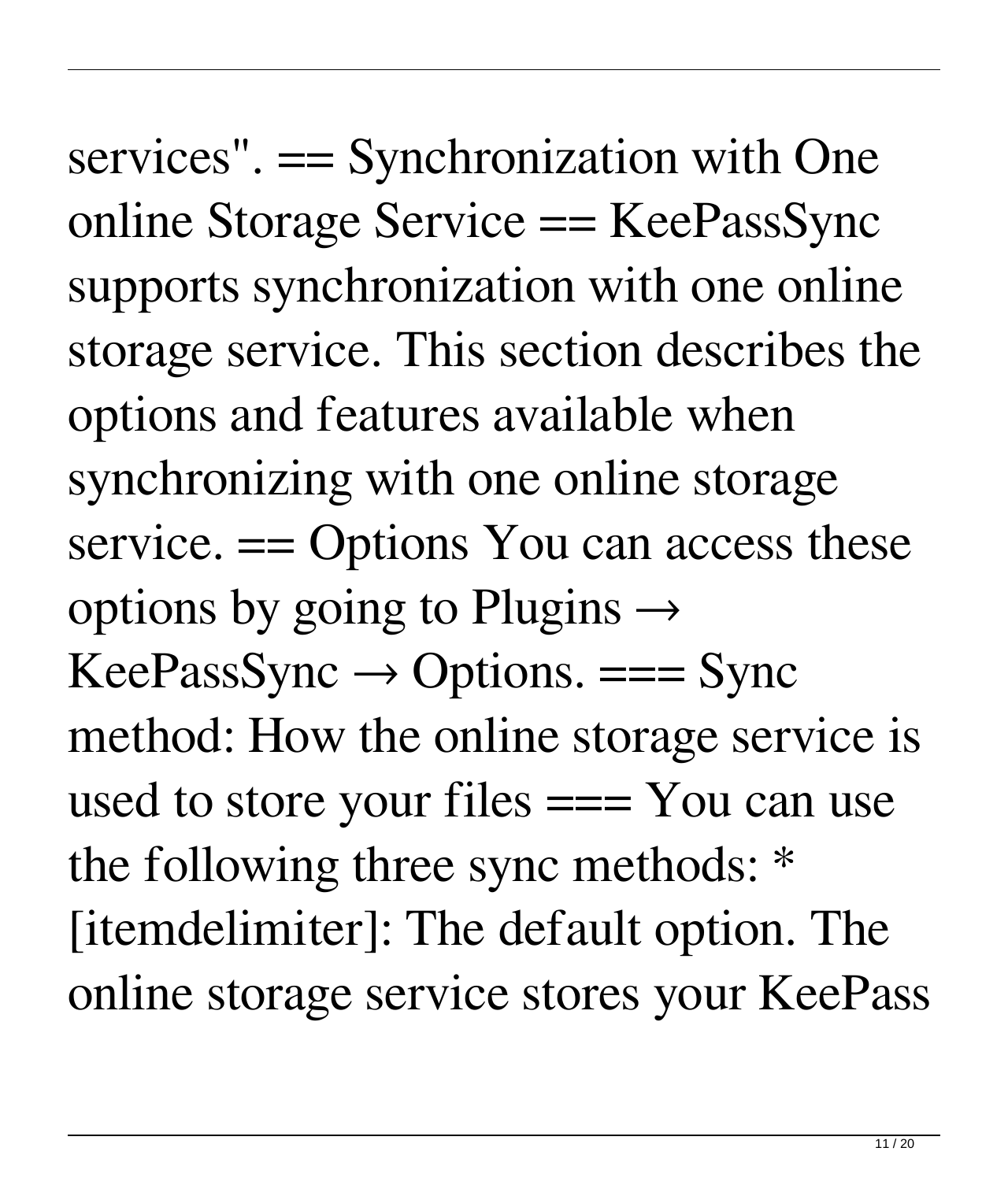file in a folder structure with the keywords [itemdelimiter]. \* [folder]: The online storage service stores your KeePass file in a folder structure. The default setting for KeePassSync is [folder]. \* [item]: The online storage service stores your KeePass file in a single file. The default setting for KeePassSync is [item]. === Sync settings: How the online storage service is configured  $==$  \* [sync path]: The default option. The online storage service will be configured to use a special folder with the default name "syncs". \* [sync path relative to]: The online storage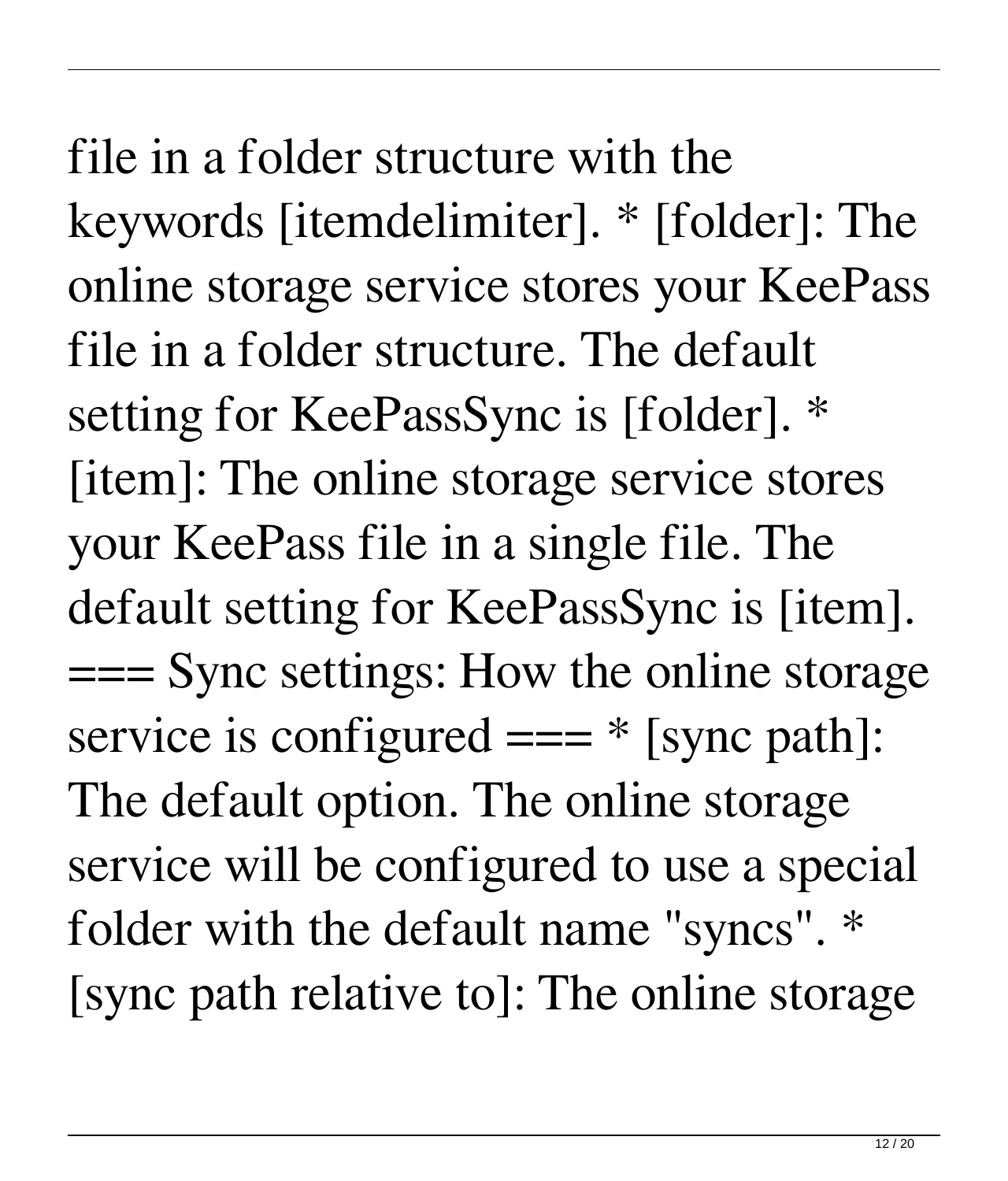service will be configured to use the current folder or the given folder. The default setting for KeePassSync is [sync path relative to]. \* [sync key]: The name of the sync key that should be used for each entry. The default setting for KeePassSync is [default sync key]. \* [sync key relative to]: The name of the sync key that should be used for each entry. The default setting for KeePassSync is [default sync key]. \* [sync key length]: The length of the sync key. The default setting for KeePassSync is [30]. \* [update method]: The method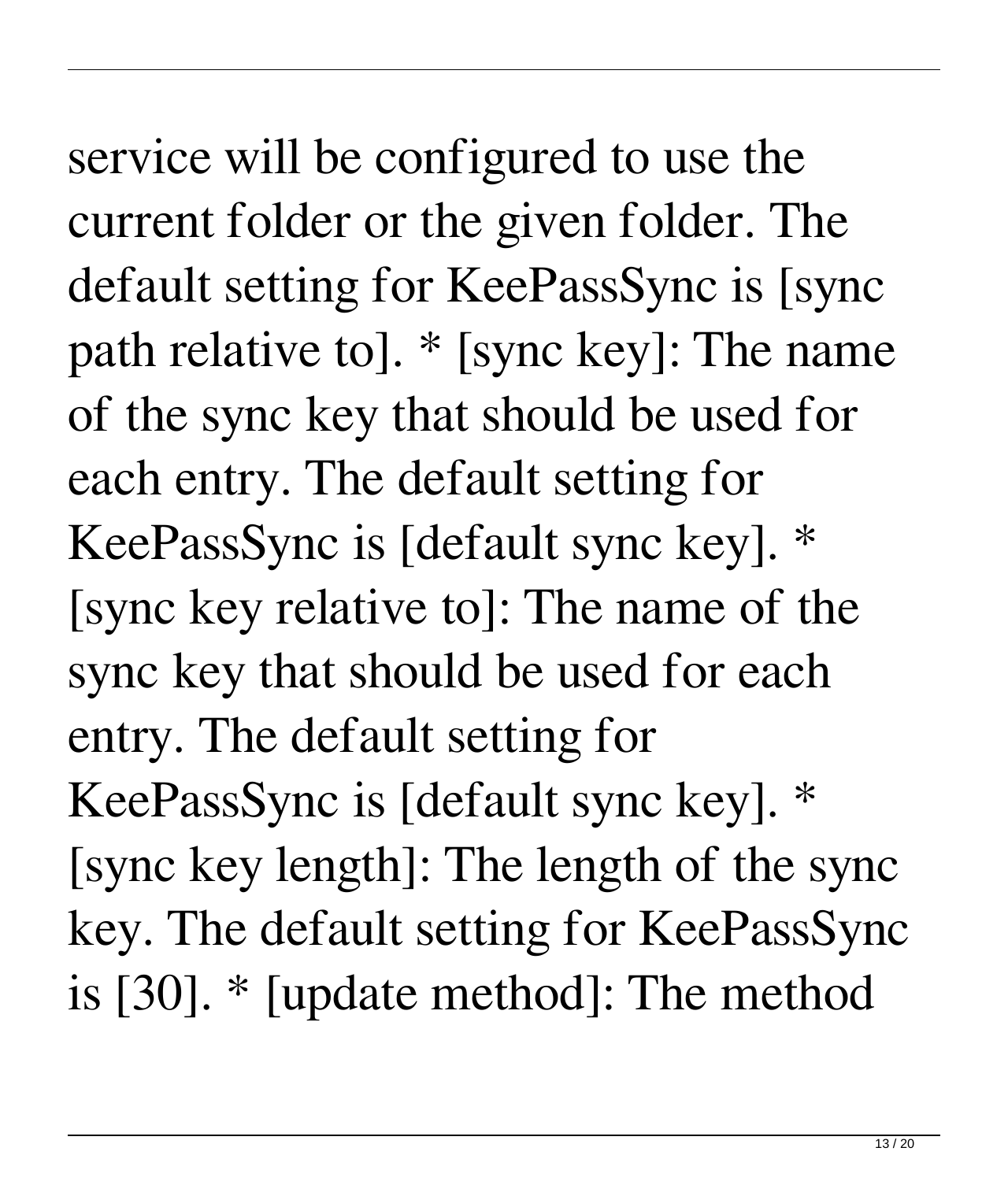## that should be used when

**What's New In?**

The simple installation procedure: 1. Download the latest release of KeePassSync, which can be found at 2. Unzip the file and run the installer, which will install KeePassSync to your Program Files. 3. Go to KeePass and open the Preferences dialog, and go to the Plugins tab. Add a new plugin by clicking on the "Plugins -> Add Plugin" button. 4. You will now be presented with the following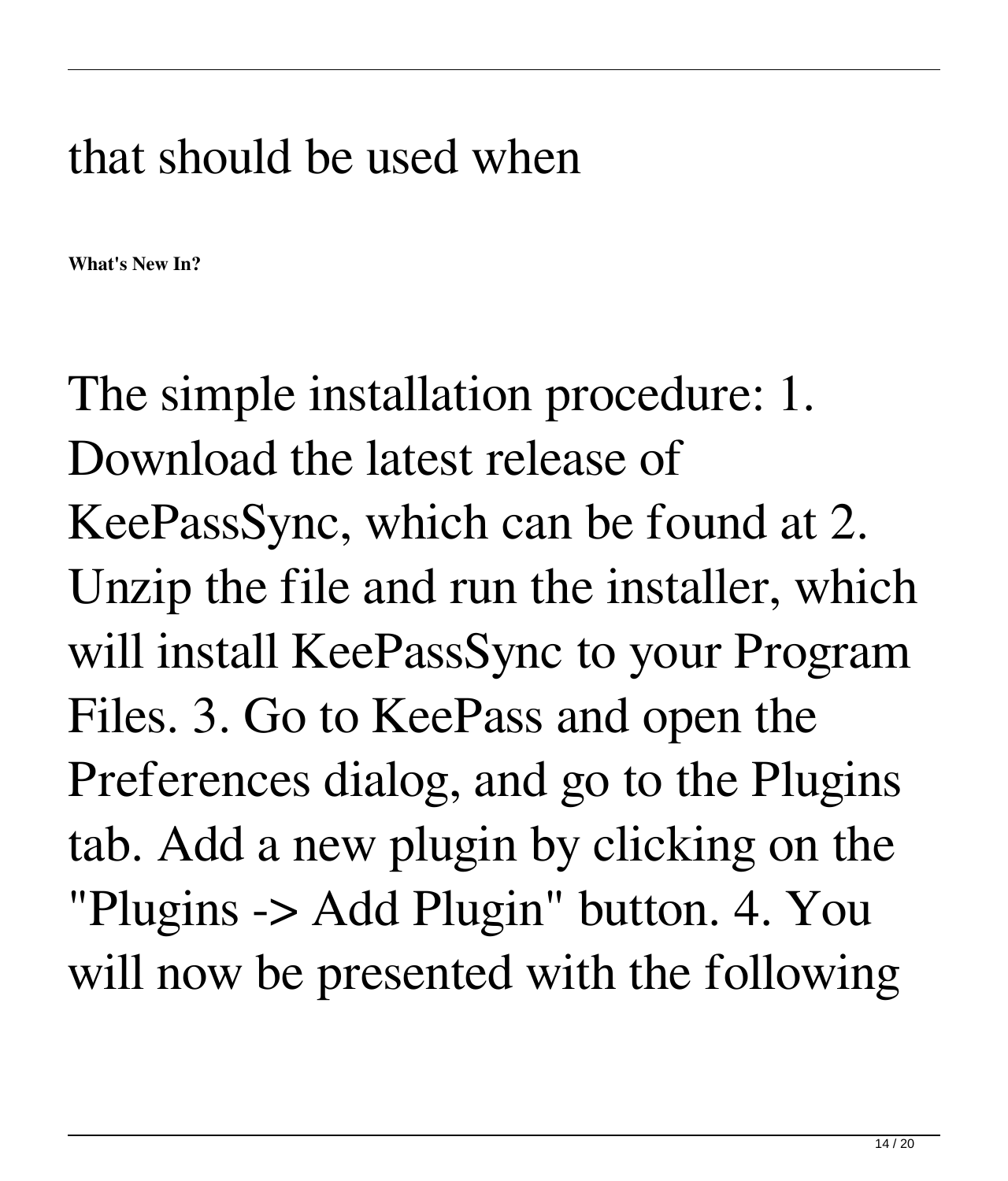dialog. Make sure that the "Select a plugin template" is set to the "Default" button, then click "Add Plugin". 5. In the KeePass "Configure Plugins" dialog, check

"KeePassSync" and "KeePassSync Plugins Settings", click on "Ok". 6. Once installed, KeePassSync can be found in "KeePass -> Plugins". Features: - Check your KeePass database regularly (or continuously). All changes will be automatically sent to the online storage providers. -

Export/Import/Restore from the online storage providers to the local storage. - Save multiple databases to one online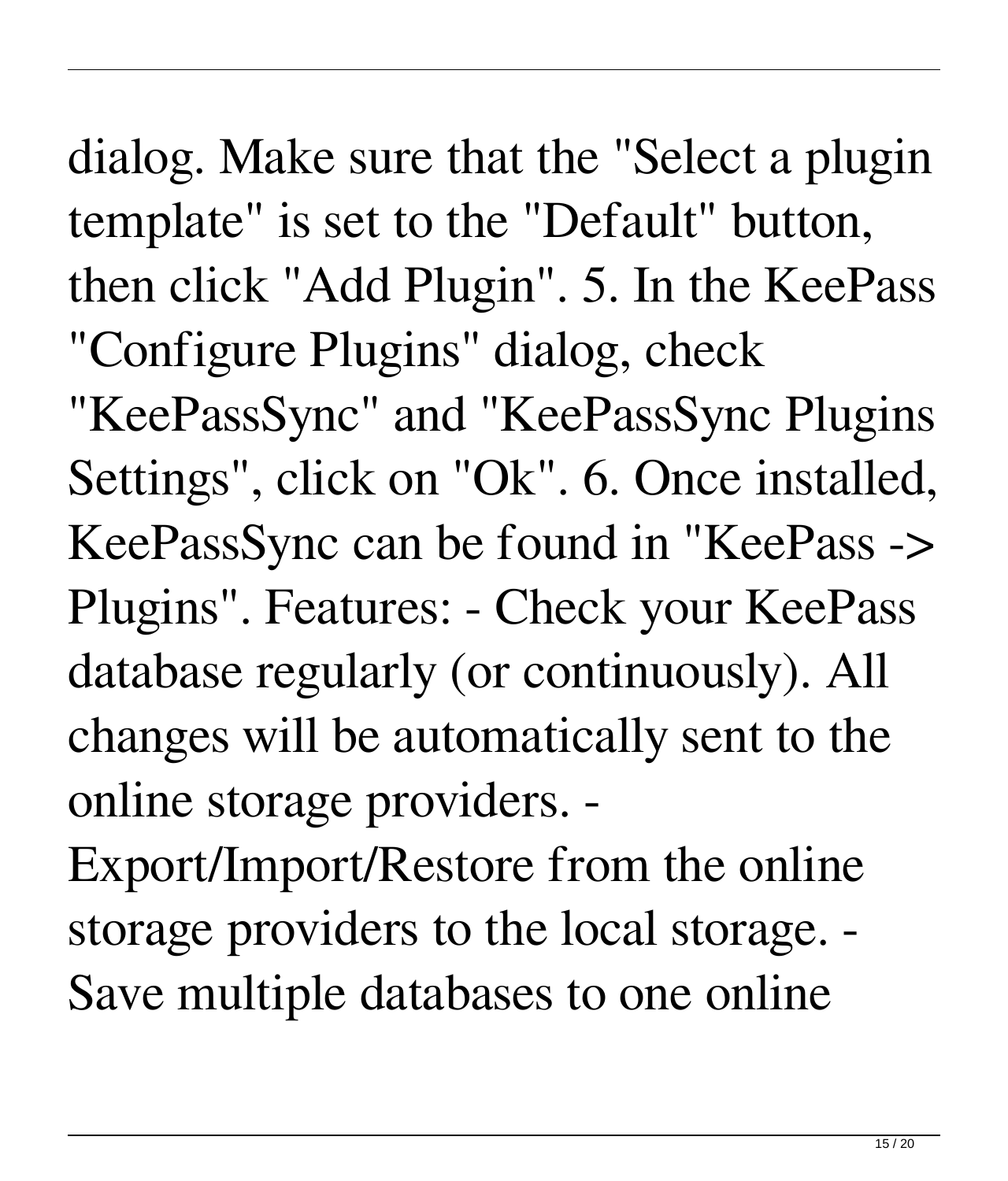storage provider. - Export/Import/Restore from one online storage provider to the other. - Support for Dropbox, Google Drive, Mega, 1Password, and Yandex. - Supports both local databases and an encrypted KeePass database. - Supports KeePass databases created by KeePass 1.x, 2.x, and 3.x. - Supports multiple accounts for each provider. - Supports multiple databases for each account. - Supports local databases encrypted with AES or AES+128. - Supports multiple password entries for each account. The following providers are supported: -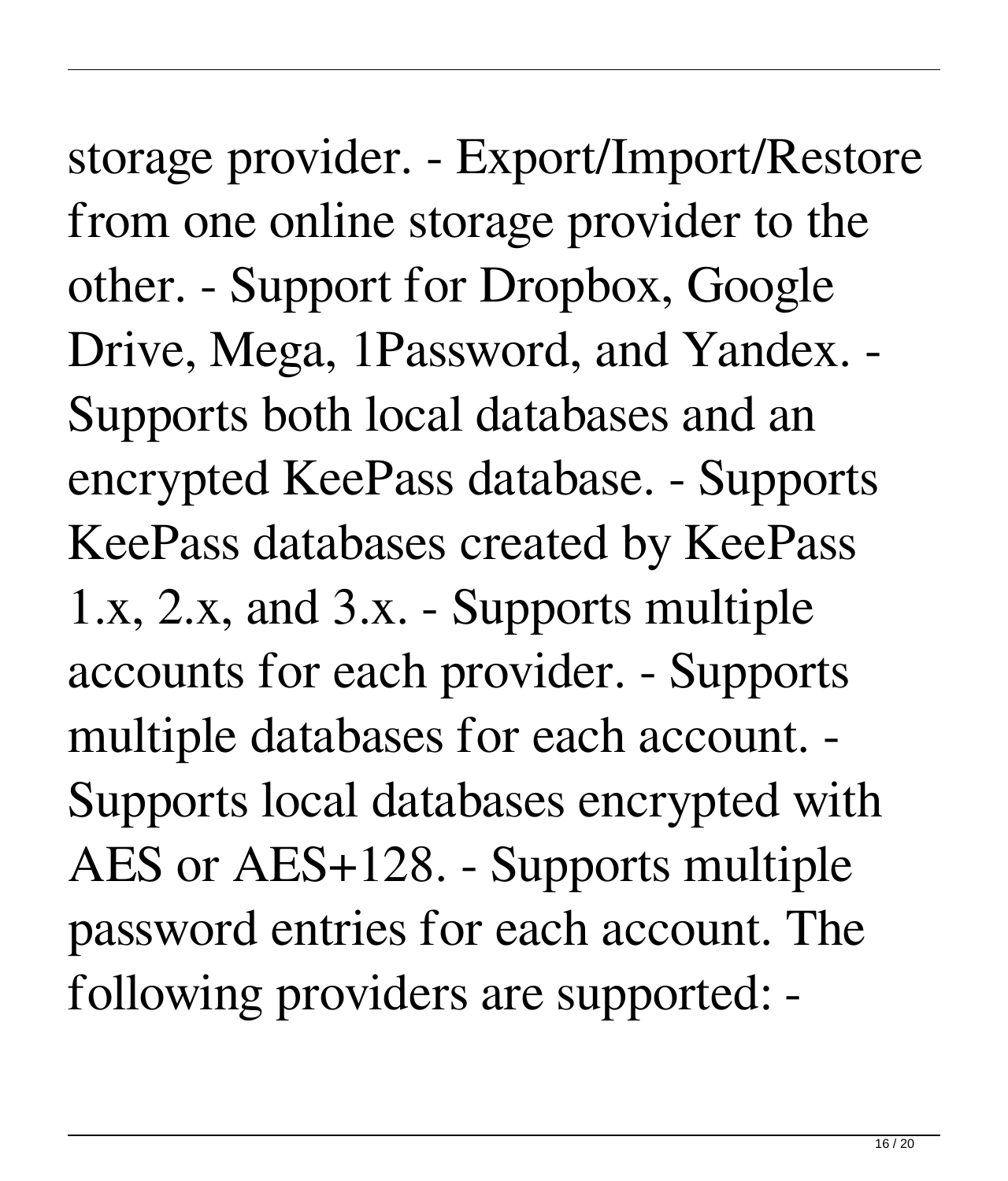DropBox - Google Drive - Yandex (Russia) - 1Password - Mega - 1Password (iOS version) - 1Password (Windows version) If you are using a different online storage provider, you can add it to KeePassSync and make KeePass use it as the default storage provider. Notes: - You can check the online storage providers by running the

KeePassSync\_Settings\_Plugins.exe. - KeePassSync will remove all online storage providers if they are not in use. - KeePassSync uses Internet Explorer if KeePass is running in 32-bit. KeePass 2.x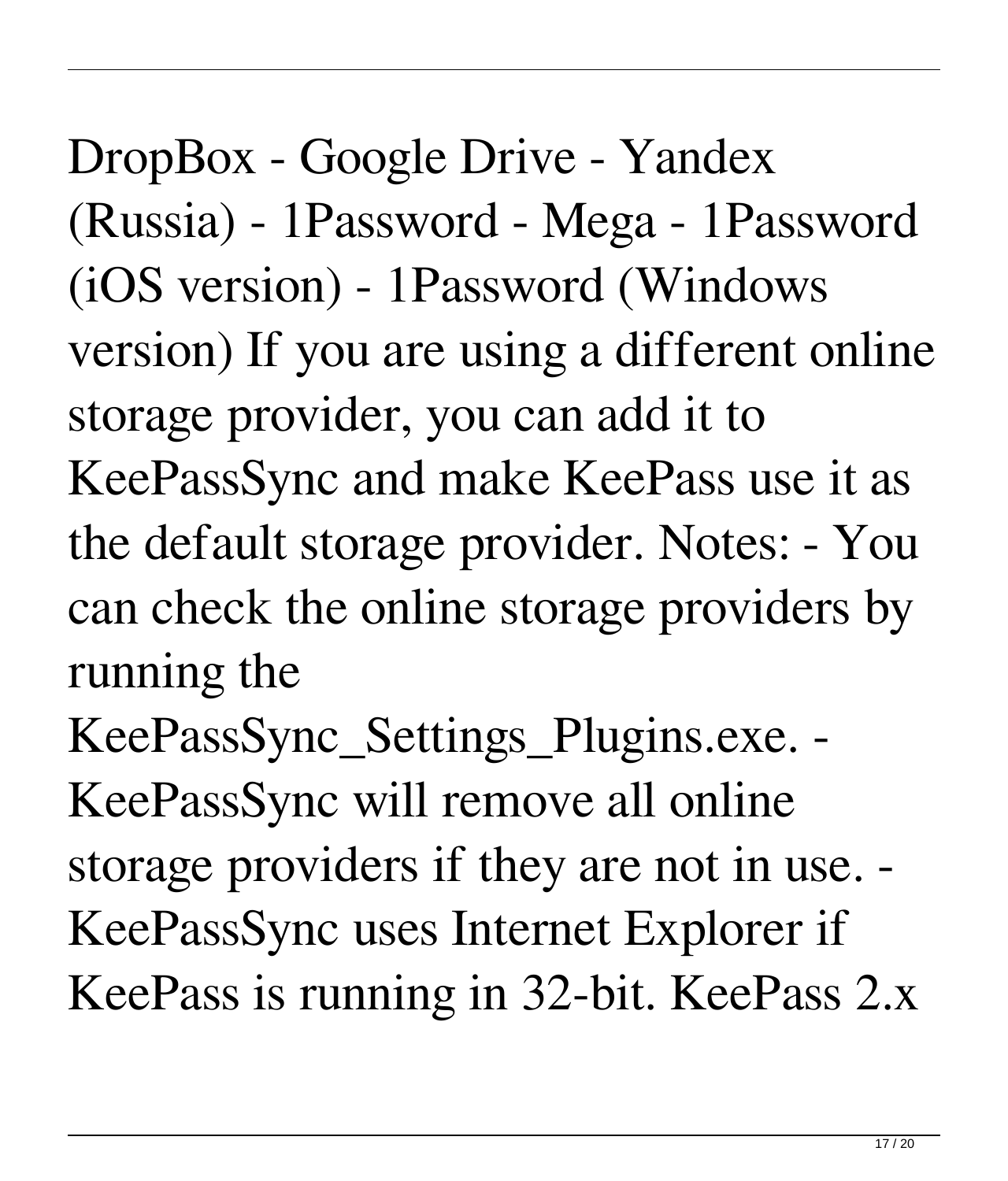works with Internet Explorer only. If you do not use 32-bit Internet Explorer, KeePassSync will not be able to synchronize your data. - KeePassSync is not a database sync plugin, it uses an external program to sync your data. So if you plan to use KeePassSync, make sure you have KeePass 1.x, KeePass 2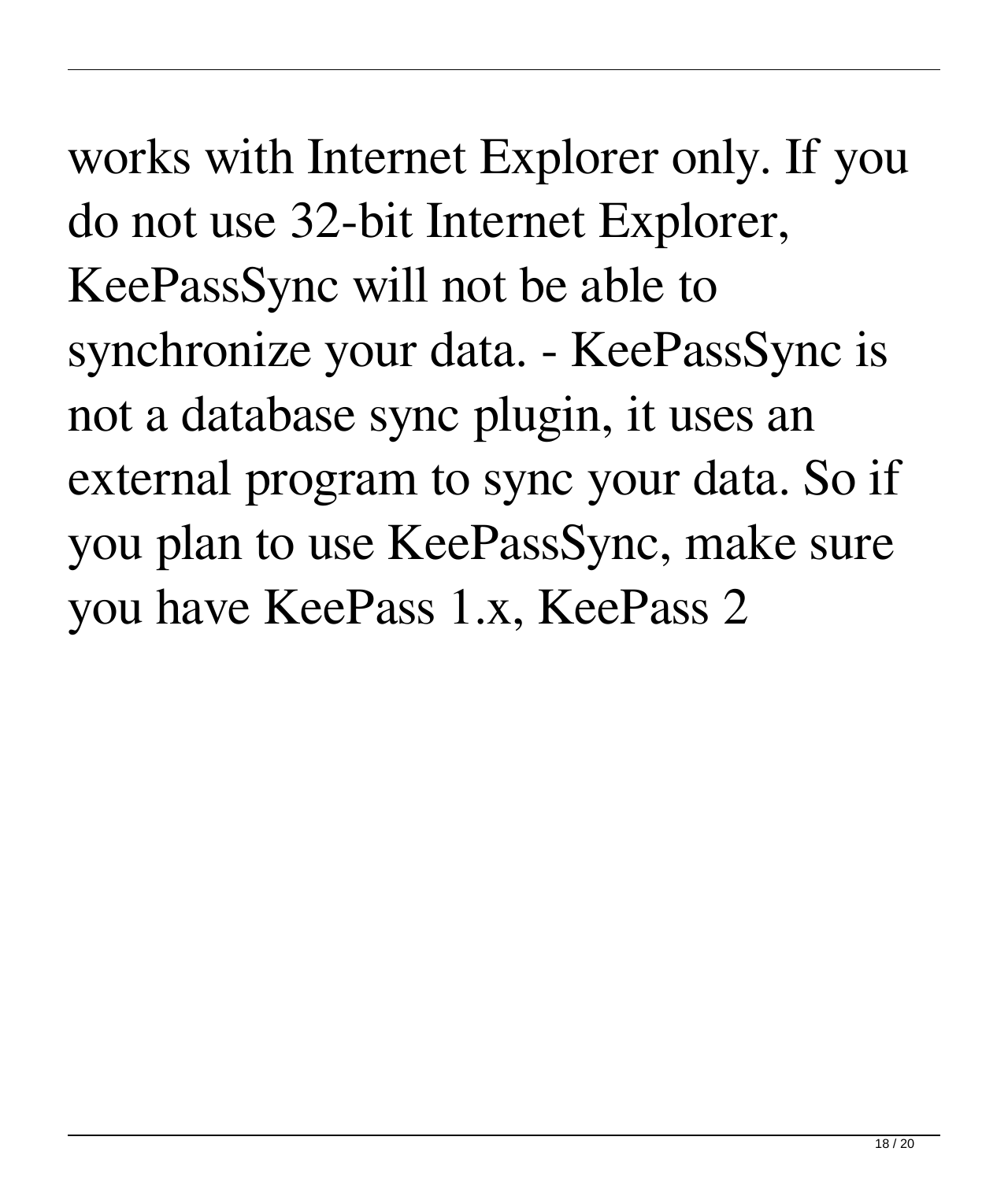Minimum: OS: Windows XP/7/8/10 Processor: Pentium IV 800MHz or equivalent RAM: 2GB Video: 1024 x 768 DirectX: 9.0 Storage: 14GB available space Sound: DirectX compatible sound card Network: Broadband Internet connection Additional Notes: You may not be able to enter the password in-game, so we're using

## Related links:

<https://blansearrebel1981.wixsite.com/alduwitme/post/open-source-image-converter-crack-free-license-key-free-download-march-2022>